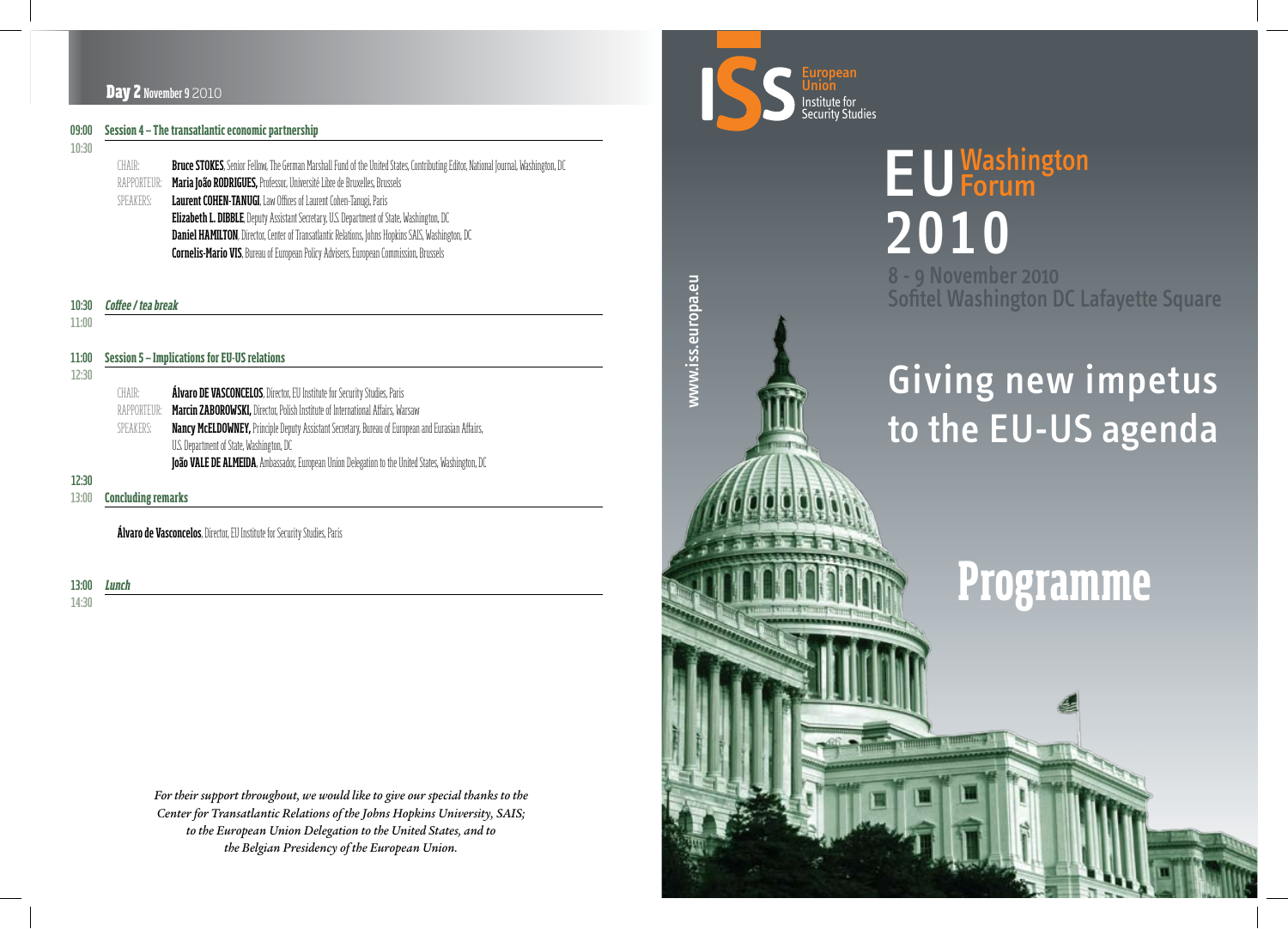#### Day 1 November 8 2010

| <b>Opening address</b>                                                    |                                                                                                                                                                                                                                                                                                                                                                                                                                                                                                                                                                                                                                                      |  |
|---------------------------------------------------------------------------|------------------------------------------------------------------------------------------------------------------------------------------------------------------------------------------------------------------------------------------------------------------------------------------------------------------------------------------------------------------------------------------------------------------------------------------------------------------------------------------------------------------------------------------------------------------------------------------------------------------------------------------------------|--|
|                                                                           | Elizabeth SHERWOOD-RANDALL, Senior Director for European Affairs, National Security Staff, Washington, DC<br>Pierre VIMONT, Ambassador of France to the United States of America, Washington, DC                                                                                                                                                                                                                                                                                                                                                                                                                                                     |  |
| Coffee / tea break                                                        |                                                                                                                                                                                                                                                                                                                                                                                                                                                                                                                                                                                                                                                      |  |
|                                                                           |                                                                                                                                                                                                                                                                                                                                                                                                                                                                                                                                                                                                                                                      |  |
| Session 1 – Unfinished business in Europe: the Balkans and Eastern Europe |                                                                                                                                                                                                                                                                                                                                                                                                                                                                                                                                                                                                                                                      |  |
| CHAIR:<br>RAPPORTEUR:<br>SPEAKERS:                                        | Sabine FISCHER, Senior Research Fellow, EU Institute for Security Studies, Paris<br>F. Stephen LARRABEE, Senior Analyst, RAND Corporation, Washington, DC<br>Tom COUNTRYMAN, Deputy Assistant Secretary of State, Bureau of European Affairs, U.S. Department of State, Washington, DC<br>Michael HALTZEL, Senior Fellow, Center for Transatlantic Relations, Johns Hopkins SAIS, Washington, DC<br>Ivan KRASTEV, Chairman of the Board and Director of Research, Centre for Liberal Strategies, Sofia<br>Veton SURROI, Chairman, Foreign Policy Club, Priština<br>Stefan TINCA, Political Director, Romanian Ministry of Foreign Affairs, Bucharest |  |
| Lunch                                                                     | Session 2 - The Middle East peace process: EU-US cooperation                                                                                                                                                                                                                                                                                                                                                                                                                                                                                                                                                                                         |  |
| CHAIR:<br>RAPPORTEUR:<br>SPEAKERS:                                        | Amjad ATALLAH, Co-Director for the Middle East Task Force, New America Foundation, Washington, DC<br><b>Bassma KODMANI, Executive Director, Arab Reform Initiative, Paris</b><br>Aaron David MILLER, Public Policy Scholar, Woodrow Wilson International Center for Scholars, Washington, DC<br>Beverley MILTON-EDWARDS, Professor of Politics, Queen's University, Belfast<br>Paul SUTPHIN, Director of the Office of Israel and Palestinian Affairs, U.S. Department of State, Washington, DC<br><b>European Union</b> representative, to be announced                                                                                             |  |
| Coffee / tea break                                                        |                                                                                                                                                                                                                                                                                                                                                                                                                                                                                                                                                                                                                                                      |  |
|                                                                           |                                                                                                                                                                                                                                                                                                                                                                                                                                                                                                                                                                                                                                                      |  |
|                                                                           | Session 3 - Disarmament and non-proliferation: the road to global zero                                                                                                                                                                                                                                                                                                                                                                                                                                                                                                                                                                               |  |
|                                                                           | Jean Pascal ZANDERS, Research Fellow, EU Institute for Security Studies, Paris                                                                                                                                                                                                                                                                                                                                                                                                                                                                                                                                                                       |  |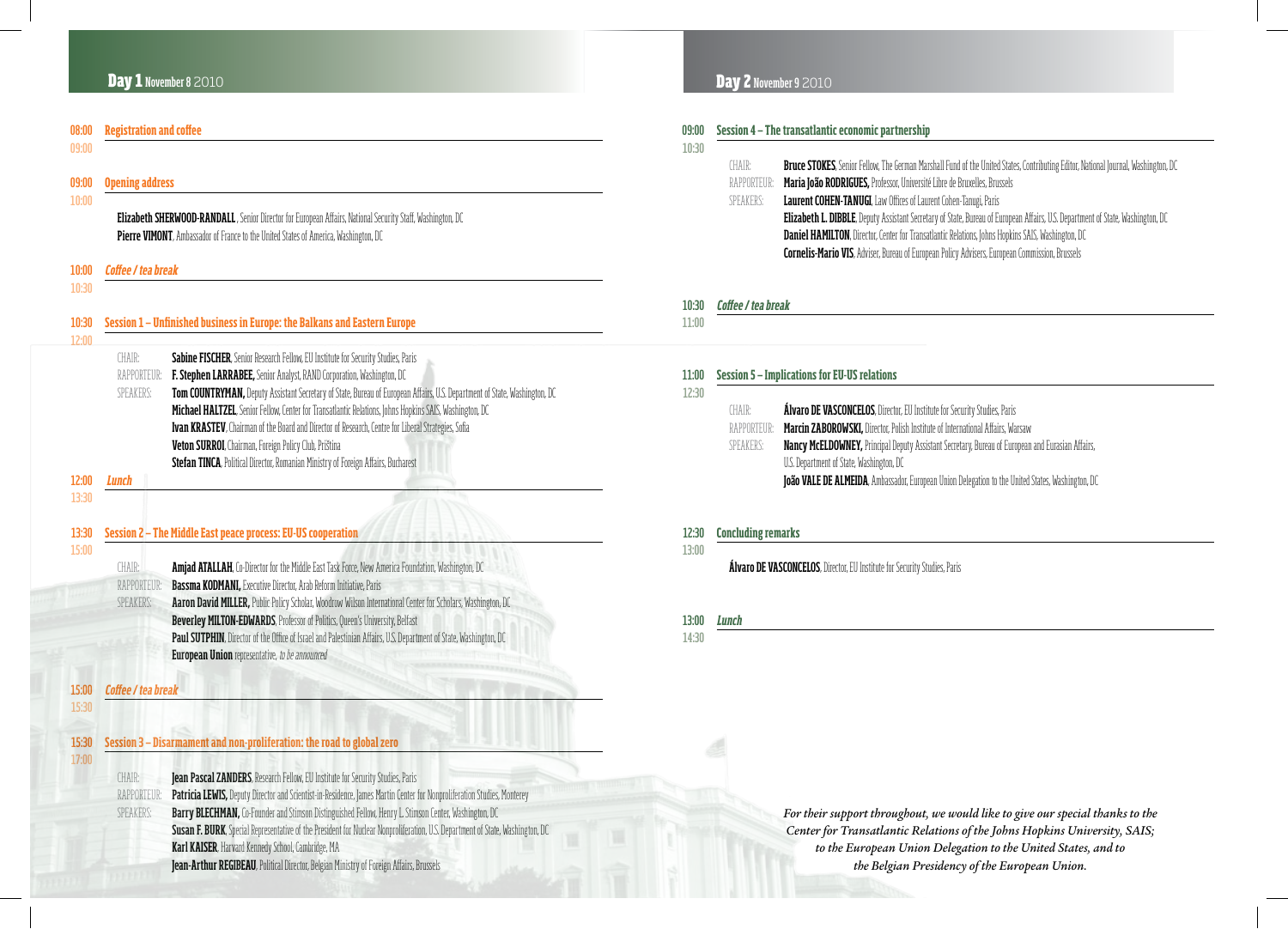| 09:00<br>10:30 |                    | Session 4 – The transatlantic economic partnership                                                                                       |  |
|----------------|--------------------|------------------------------------------------------------------------------------------------------------------------------------------|--|
|                | CHAIR:             | <b>Bruce STOKES,</b> Senior Fellow, The German Marshall Fund of the United States, Contributing Editor, National Journal, Washington, DC |  |
|                | RAPPORTEUR:        | Maria João RODRIGUES, Professor, Université Libre de Bruxelles, Brussels                                                                 |  |
|                | SPEAKERS:          | <b>Laurent COHEN-TANUGI, Law Offices of Laurent Cohen-Tanugi, Paris</b>                                                                  |  |
|                |                    | <b>Elizabeth L. DIBBLE</b> , Deputy Assistant Secretary of State, Bureau of European Affairs, U.S. Department of State, Washington, DC   |  |
|                |                    | <b>Daniel HAMILTON</b> , Director, Center for Transatlantic Relations, Johns Hopkins SAIS, Washington, DC                                |  |
|                |                    | <b>Cornelis-Mario VIS, Adviser, Bureau of European Policy Advisers, European Commission, Brussels</b>                                    |  |
|                |                    |                                                                                                                                          |  |
|                |                    |                                                                                                                                          |  |
| 10:30          | Coffee / tea break |                                                                                                                                          |  |

11:00

| 11:00 | <b>Session 5 - Implications for EU-US relations</b> |                                                                                                         |  |
|-------|-----------------------------------------------------|---------------------------------------------------------------------------------------------------------|--|
| 12:30 |                                                     |                                                                                                         |  |
|       | CHAIR:                                              | <b>Álvaro DE VASCONCELOS</b> , Director, EU Institute for Security Studies, Paris                       |  |
|       | RAPPORTEUR:                                         | Marcin ZABOROWSKI, Director, Polish Institute of International Affairs, Warsaw                          |  |
|       | SPEAKERS:                                           | <b>Nancy McELDOWNEY, Principal Deputy Assistant Secretary, Bureau of European and Eurasian Affairs,</b> |  |
|       |                                                     | U.S. Department of State, Washington, DC                                                                |  |
|       |                                                     | João VALE DE ALMEIDA, Ambassador, European Union Delegation to the United States, Washington, DC        |  |

#### 12:30 **Concluding remarks**

13:00

Álvaro DE VASCONCELOS, Director, EU Institute for Security Studies, Paris

| 13:00 | <b>Lunch</b> |
|-------|--------------|
| 14:30 |              |

Day 2 overleaf *For their support throughout, we would like to give our special thanks to the Center for Transatlantic Relations of the Johns Hopkins University, SAIS; to the European Union Delegation to the United States, and to the Belgian Presidency of the European Union.*